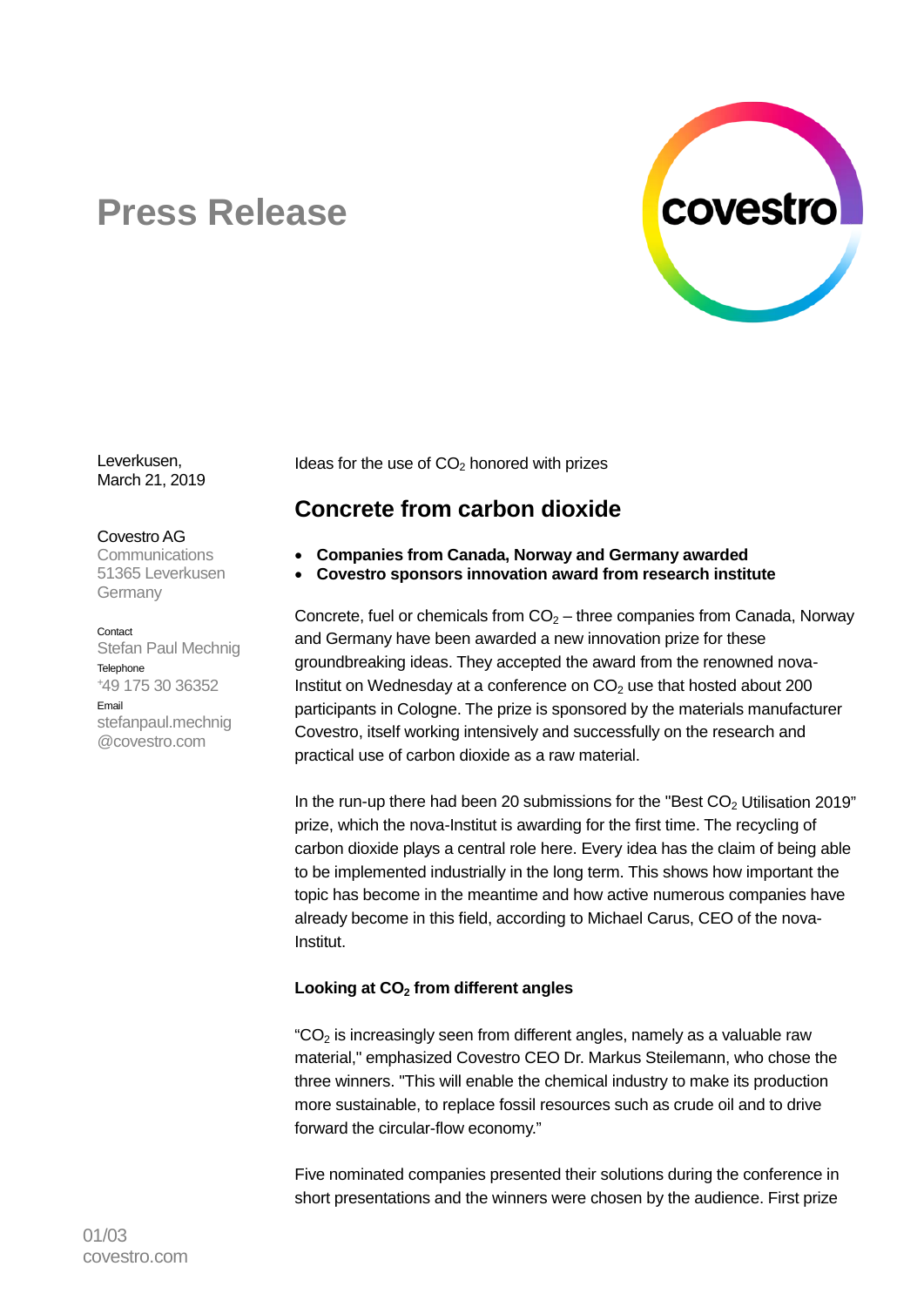

went to Canadian company Carbicrete, which developed a technology to produce cement-free concrete. Cement is replaced with ground steel slag and the concrete is cured with  $CO<sub>2</sub>$  instead of heat and steam. The new product is more cost-efficient, has better properties and is more sustainable than cementbased concrete.

Nordic Blue Crude, a company from Norway, was in second place. It succeeded in producing synthetic crude from  $CO<sub>2</sub>$  as well as renewable power and water. The crude is usable as diesel or kerosene and can be refined to gasoline. In third place was b.fab from Germany, which was honored for a process technology to efficiently convert  $CO<sub>2</sub>$ , water and renewable energy into valueadded chemicals such as lactic acid.

Covestro has itself developed a technology with scientific partners to use  $CO<sub>2</sub>$  in plastics production. The company already produces chemical components (polyols) for foam and binders used in mattresses and sports floors. Numerous other applications are under development.

#### **About Covestro:**

With 2018 sales of EUR 14.6 billion, Covestro is among the world's largest polymer companies. Business activities are focused on the manufacture of hightech polymer materials and the development of innovative solutions for products used in many areas of daily life. The main segments served are the automotive, construction, wood processing and furniture, and electrical and electronics industries. Other sectors include sports and leisure, cosmetics, health and the chemical industry itself. Covestro has 30 production sites worldwide and employs approximately 16,800 people (calculated as full-time equivalents) at the end of 2018.

#### **About nova-Institute:**

nova-Institute is a private and independent research institute, founded in 1994; nova offers research and consultancy with a focus on bio-based and  $CO<sub>2</sub>$ -based economy in the fields of food and feedstock, techno-economic evaluation, markets, sustainability, dissemination, B2B communication and policy. Every year, nova organises several large conferences on these topics; nova-Institute has 30 employees and an annual turnover of more than EUR 3 million.

*This press release is available for download from the Covestro press server at [www.covestro.com.](http://www.covestro.com/) A photo is available there for download as well. Please acknowledge the source of any pictures used.*

Find more information at **[www.covestro.com](http://www.covestro.com/)**. Follow us on Twitter: **[https://twitter.com/covestro](http://www.twitter.com/covestro)**